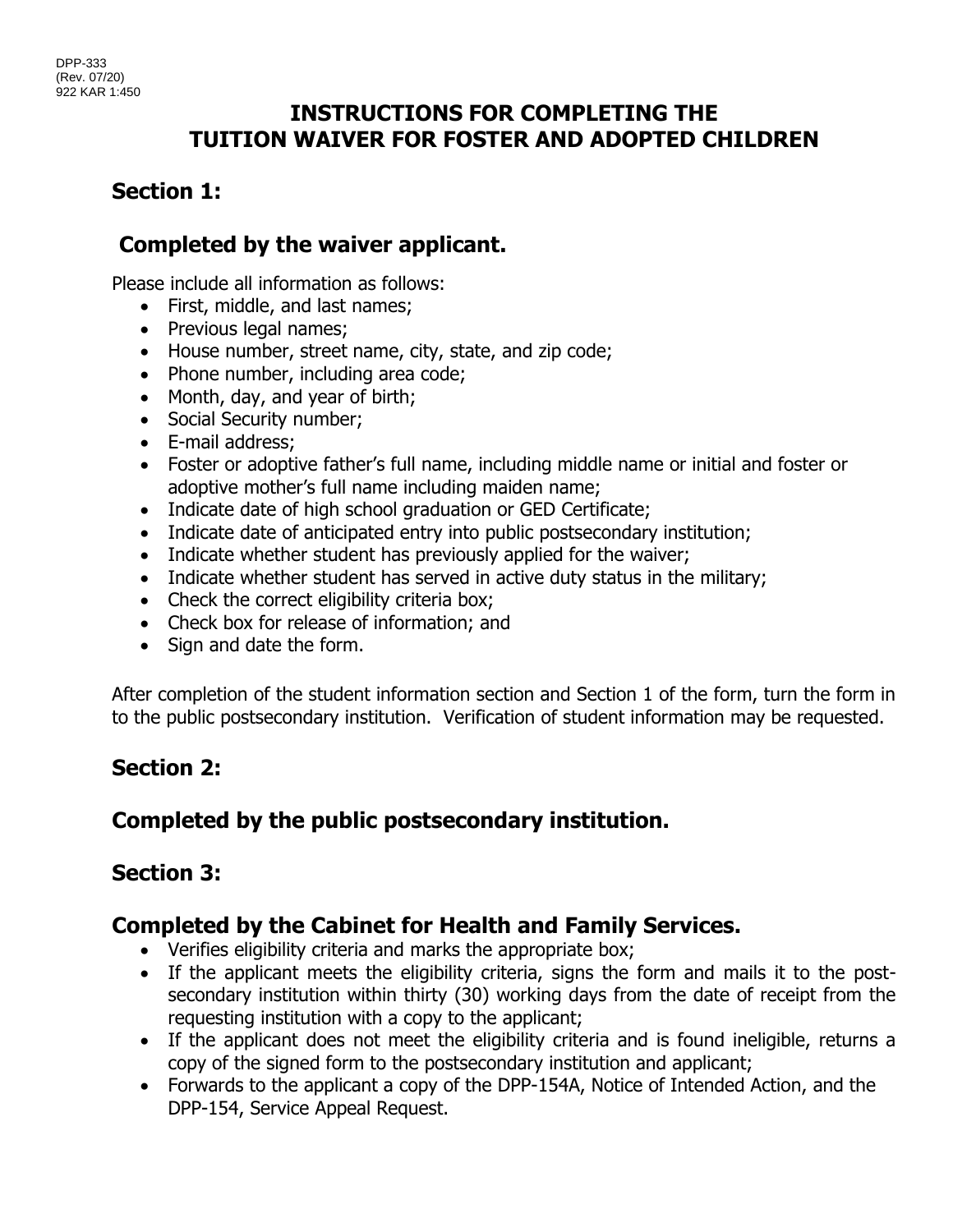#### DPP-333 (Rev. 07/20) 922 KAR 1:450 **TUITION WAIVER FOR FOSTER AND ADOPTED CHILDREN**

#### **Description:**

Tuition and mandatory student fees for any undergraduate or graduate program of any Kentucky public postsecondary institution, including all four (4) year universities and colleges and institutions of the Kentucky Community and Technical College System, shall be waived for a Kentucky foster or adopted child who is a fulltime or part-time student if the student meets all entrance requirements and maintains academic eligibility while enrolled at the postsecondary institution.

#### **Eligibility criteria:**

- The student is currently committed to the Cabinet for Health and Family Services under KRS 610.010(5) and placed in a family foster home, an independent living program funded by the Cabinet for Health and Family Services, or placed in accordance with KRS 605.090(3); or
- The Cabinet for Health and Family Services was the student's legal custodian on his or her eighteenth birthday; or
- The student's family receives state-funded adoption assistance under KRS 199.555; or
- The student who is an adopted child, was in the permanent legal custody of and placed for adoption by the Cabinet for Health and Family Services.
- The student's entrance into the institution must be within (4) years of their high school graduation or obtainment of high school equivalency diploma, except in those cases outlined in KRS 164.2847(6).
- The student shall be eligible for the tuition waiver for up to one hundred fifty (150) consecutive or nonconsecutive credit hours earned after first admittance if satisfactory progress is achieved or maintained up to twenty-eight (28) years old, except in those cases outlined in KRS 164.2847(6).

### **SECTION 1 –– APPLICANT INFORMATION**

| FULL NAME: (please print)                                                 |                       |                                |
|---------------------------------------------------------------------------|-----------------------|--------------------------------|
| <b>PREVIOUS NAMES: (If applicable)</b>                                    |                       |                                |
| <b>ISTREET:</b><br>CITY:                                                  | STATE:                | ZIP CODE:                      |
| <b>IE-MAIL ADDRESS:</b>                                                   |                       |                                |
| <b>ITELEPHONE NUMBER:</b>                                                 | <b>DATE OF BIRTH:</b> | <b>SOCIAL SECURITY NUMBER:</b> |
| FOSTER OR ADOPTIVE PARENTS' FULL NAMES (Include Middle &/or Maiden Name): |                       |                                |
| DATE OF HIGH SCHOOL GRADUATION OR GED CERTIFICATE:                        |                       |                                |
| DATE OF ANTICIPATED ENTRY TO INSTITUTION:                                 |                       |                                |

#### **Student requests waiver under the following conditions** *(check all that apply):*

Is currently under the age of 28 years old.

- Has earned less than 150 credit hours at a Kentucky public postsecondary institution.
- Is currently committed and placed in foster care by the Cabinet for Health and Family Services.
- Is in an Independent Living Program funded by the Cabinet for Health and Family Services.
- Was in the legal custody of the Cabinet for Health and Family Services prior to being adopted and the family received state-funded adoption assistance.
- $\Box$ Was in the legal custody of the Cabinet for Health and Family Services on his or her eighteenth (18<sup>th</sup>) birthday.

Has applicant previously applied and received a Tuition Waiver for Foster and Adopted Children? Yes \_\_\_\_\_\_\_\_\_\_\_\_\_\_\_\_No If "Yes", when and where?

Was applicant on active duty status in the United States Armed Forces; an officer in the Commissioned Corps of the United States Public Health Service; or on active duty in the Peace Corps or Americorps?

Ē